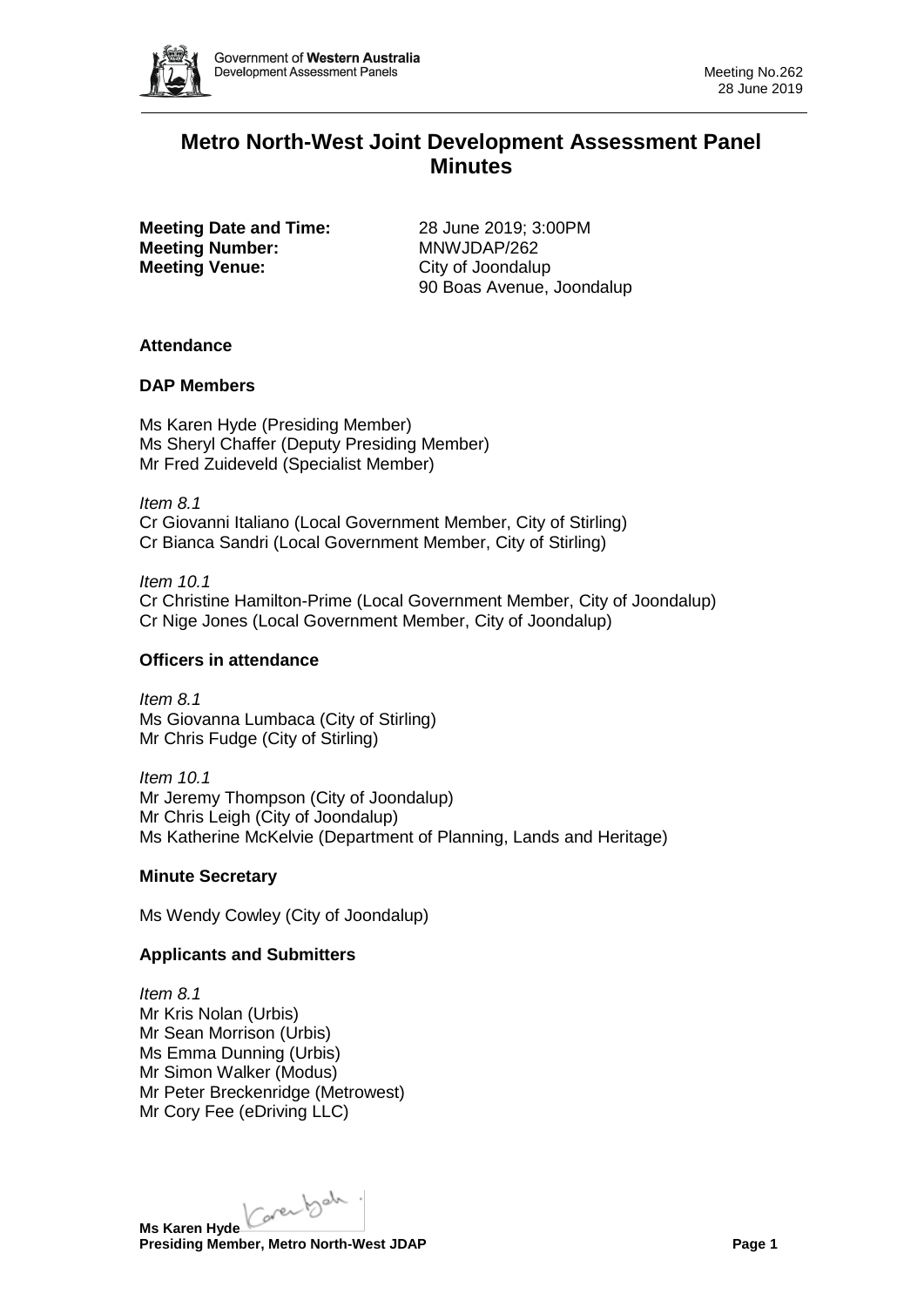

*Item 10.1* Mr Neil Teo (Dynamic Planning) Mr Julius Skinner (LSV Borello Lawyers) Mr Tim Reynolds (Herring Storer Acoustics) Ms Patricia Grimmer Ms Nannette Brammer Mr Geoff Wilkinson Ms Shailee Desai

# **Members of the Public / Media**

There were 29 members of the public in attendance.

Ms Tyler Brown from Community News was in attendance.

### **1. Declaration of Opening**

The Presiding Member declared the meeting open at 3.00 pm on 28 June 2019 and acknowledged the past and present traditional owners and custodians of the land on which the meeting was being held.

The Presiding Member announced the meeting would be run in accordance with the DAP Standing Orders 2017 under the *Planning and Development (Development Assessment Panels) Regulations 2011*.

The Presiding Member advised that the meeting is being audio recorded in accordance with Section 5.16 of the DAP Standing Orders 2017 which states *'A person must not use any electronic, visual or audio recording device or instrument to record the proceedings of the DAP meeting unless the Presiding Member has given permission to do so.'* The Presiding Member granted permission for the minute taker to record proceedings for the purpose of the minutes only.

The Presiding Member advised that panel members may refer to technical devices, such as phones and laptops, throughout the meeting to assist them in considering the information before them.

# **2. Apologies**

Cr David Boothman (Local Government Member, City of Stirling) Cr Philippa Taylor (Local Government Member, City of Joondalup)

#### **3. Members on Leave of Absence**

Nil

# **4. Noting of Minutes**

DAP members noted that signed minutes of previous meetings are available on the [DAP website.](https://www.dplh.wa.gov.au/about/development-assessment-panels/daps-agendas-and-minutes)

#### **5. Declaration of Due Consideration**

All members declared that they had duly considered the documents.

Carental .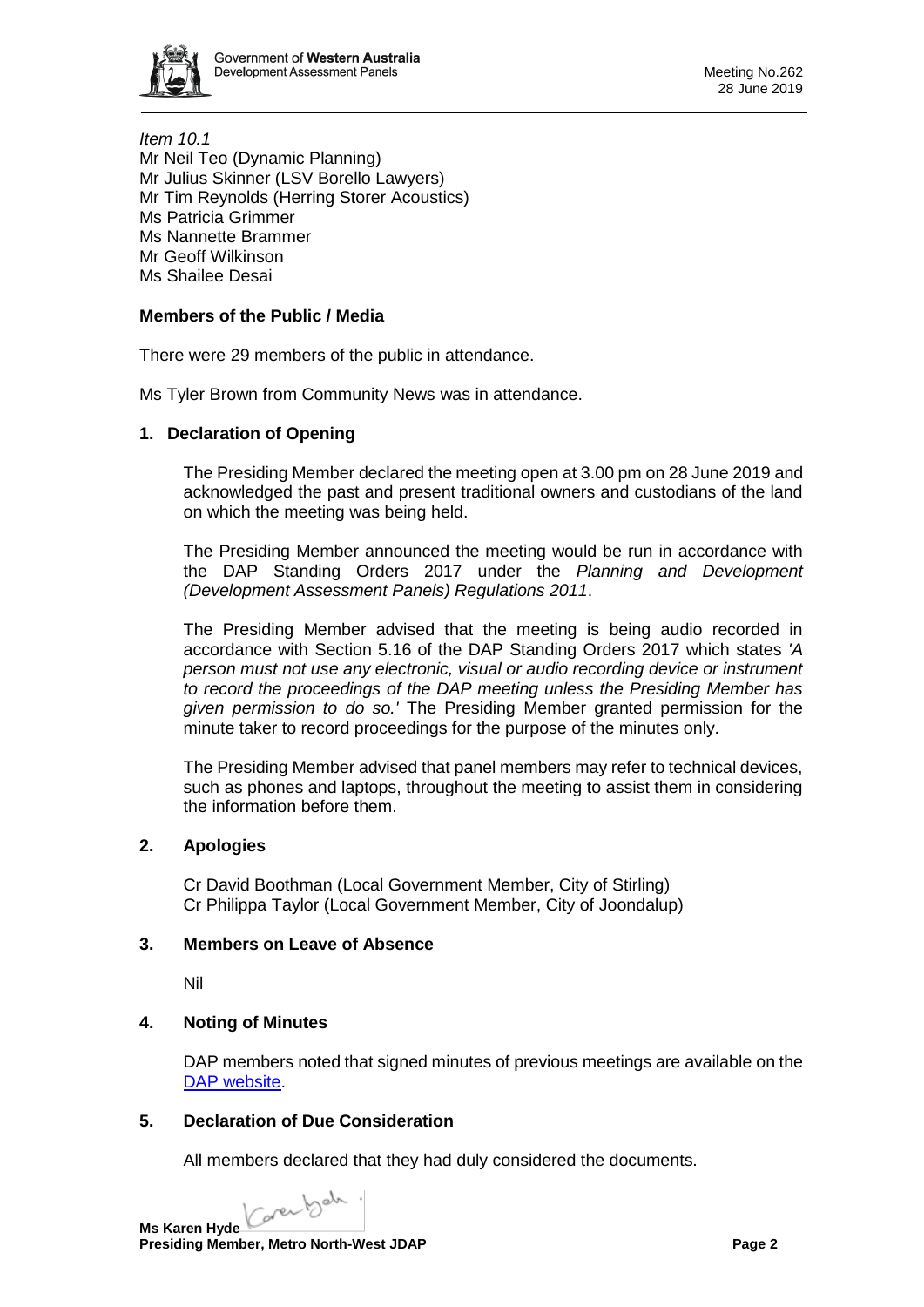

#### **6. Disclosure of Interests**

DAP Member, Cr Giovanni Italiano, declared an impartiality interest in item 8.1. One of the land owners is known to Cr Italiano.

In accordance with section 6.2 and 6.3 of the DAP Standing Orders 2017, the Presiding Member determined that the member listed above, who had disclosed an impartiality interest, was permitted to participate in the discussion and voting on the item.

# **7. Deputations and Presentations**

- **7.1** Mr Cory Fee (eDriving LLC) addressed the DAP against the application at Item 8.1 and responded to questions from the panel.
- **7.2** Ms Emma Dunning (Urbis) and Mr Simon Walker (Modus) addressed the DAP in support of the application at Item 8.1 and responded to questions from the panel.
- **7.3** The City of Stirling addressed the DAP in relation to the application at Item 8.1 and responded to questions from the panel.

### *The presentations at Item 7.1 – 7.3 were heard prior to the application at Item 8.1.*

- **7.4** Ms Patricia Grimmer, Ms Nannette Brammer, Mr Geoff Wilkinson and Ms Shailee Desai addressed the DAP against the application at Item 10.1 and responded to questions from the panel.
- **7.5** Mr Julius Skinner (LSV Borrello Lawyers) and Mr Neil Teo (Dynamic Planning) addressed the DAP in support of the application at Item 10.1 and responded to questions from the panel.
- **7.6** The City of Joondalup addressed the DAP in relation to the application at Item 10.1 and responded to questions from the panel.

### *The presentations at Items 7.4 - 7.6 were heard prior to the application at Item 10.1.*

Ms Karen Hyde Care back. **Presiding Member, Metro North-West JDAP Page 3 Page 3**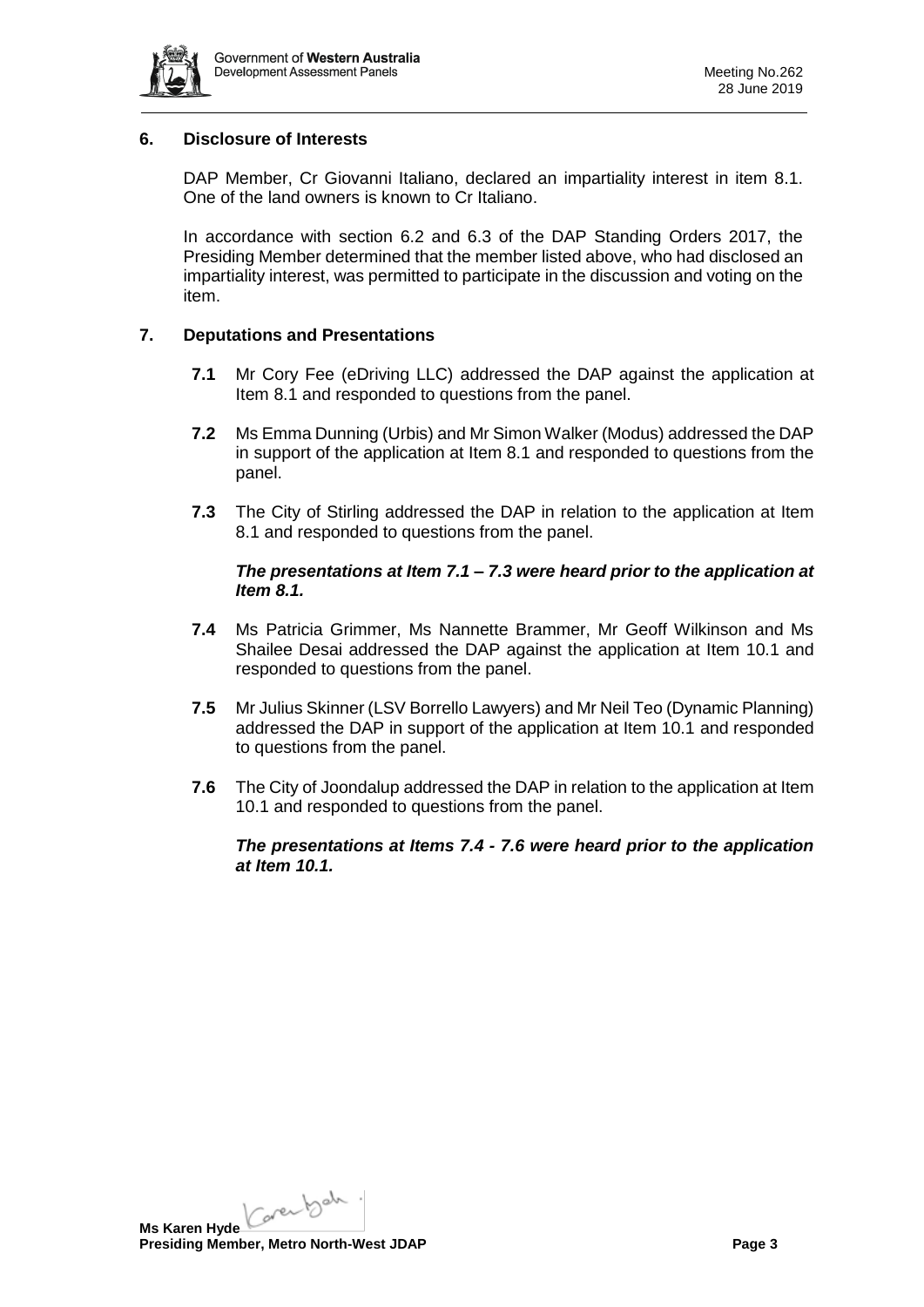

# **8. Form 1 – Responsible Authority Reports – DAP Application**

| 8.1 Property Location:          | Lots 76 and 100, House Number's 50 and 52 |
|---------------------------------|-------------------------------------------|
|                                 | Porter Street, Gwelup                     |
| <b>Development Description:</b> | <b>Child Care Premises</b>                |
| Applicant:                      | MSP Gwelup Pty Ltd c/- Urbis              |
| Owner:                          | MSP Gwelup Pty Ltd & Mr Giuseppe Marino   |
| Responsible Authority:          | City of Stirling                          |
| DAP File No:                    | DAP/18/01537                              |

#### **REPORT RECOMMENDATION**

**Moved by:** Cr Bianca Sandri **Seconded by:** Cr Giovanni Italiano

That the Metro North-West JDAP resolves to:

**Approve** DAP Application reference DAP/18/01537 and accompanying plans (Attachment 1) for a Child Care Premises at Lots 76 and 100, House Numbers 50 and 52 Porter Street, Gwelup, in accordance with Clause 68 of Schedule 2 (Deemed Provisions) of the *Planning and Development (Local Planning Schemes) Regulations 2015*, and the City of Stirling Local Planning Scheme No. 3, and pursuant to clause 24(1) and 26 of the Metropolitan Region Scheme subject to the following conditions:

#### **Conditions**

- 1. Lots 76 and 100, House Numbers 50 and 52 Porter Street, Gwelup shall be amalgamated into a single lot on a Certificate of Title. Amalgamation must occur prior to the occupation of the development.
- 2. A 6.0 metre by 6.0 metre corner truncation at the intersection of Porter Street and North Beach Road shall be ceded to the crown free of cost to the City prior to the occupation of the development, in accordance with Development Control Policy 1.7 – General Road Planning.
- 3. No landscaping or other obstruction above 0.75 metres in height to be planted or erected within the 6.0 metre by 6.0 metre truncation at the intersection of Porter Street and North Beach Road, in accordance with the Town Planning (Height of Obstructions at Corners) General By-Laws 1975.
- 4. No more than 22 staff members being on site at any given time.
- 5. No more than 112 children being cared for on site at any given time.
- 6. The operating hours of the Child Care Premises are limited to between 7:00am and 6:30pm weekdays, and 8:00am to 6:00pm Saturday (refer to Advice Note 15).
- 7. A minimum of four (4) bicycle parking bay shall be provided on-site prior to the occupation of development. The design and construction of the bike bays shall be in accordance with Australian Standards AS 2890.3:2015 Parking Facilities Part 3: Bicycle Parking.
- 8. The western ground floor external wall is to be treated with an anti-graffiti coating appropriate to the finished surface to reduce the likelihood of and improve ease of graffiti removal.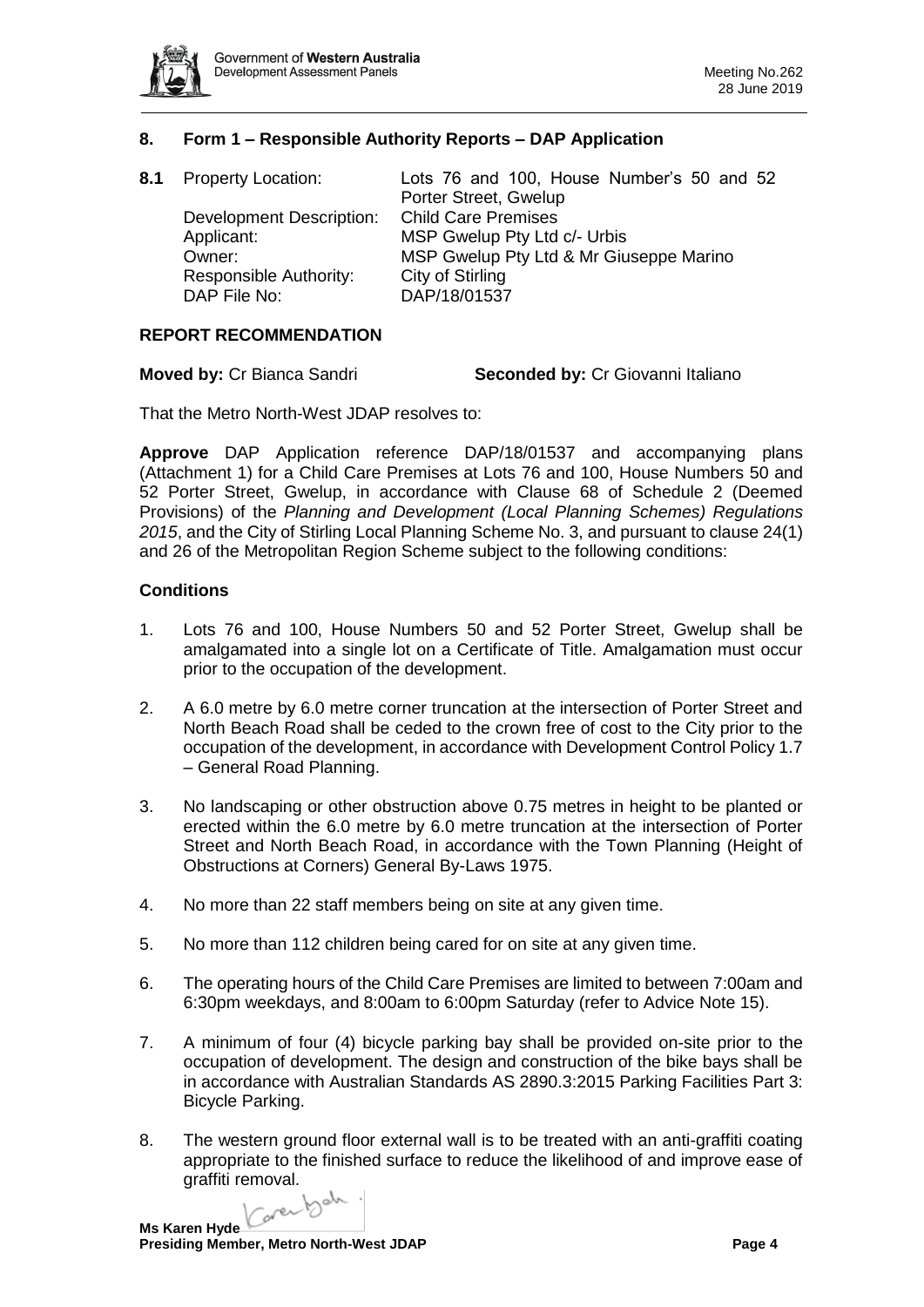

- 9. The requirements and recommendations of the Bushfire Management Plan and Bushfire Emergency Evacuation Plan, prepared by Strategen dated January 2019, shall be complied with and observed at all times, to the satisfaction of the City.
- 10. All stormwater from all roofed and paved areas shall be collected and contained on site. Prior to the approval of a building permit the applicant is to demonstrate how the site will be drained, to the satisfaction of the City.
- 11. Prior to the commencement of development the Applicant is to liaise with and obtain relevant approval from the Department of Fire and Emergency Services (DFES) and the Water Corporation in regards to the existing fire hydrant located within the proposed crossover.
- 12. A 2.1m wide footpath is to be located at the back of the kerb along the developments Porter Street frontage from the proposed site crossover to link with the existing roundabout footpath, at the Applicants expense and to the satisfaction of the City (refer to Advice Notes 1 and 2).
- 13. Collection and disposal of waste shall be managed in accordance with the Waste Management Plan prepared by Encycle Consulting dated 23 May 2019. The Waste Management Plan is to be complied with for the duration of the occupation of the development.
- 14. Prior to the occupation of the development, a minimum of 33 car parking bays and related access ways as shown on the approved plans shall be constructed and thereafter maintained in accordance with Australian Standard AS/NZS2890.1:2004 and AS/NZS2890.6:2009.
- 15. Prior to the occupation of the development, a designated courier / delivery bay shall be marked and / or sign posted and thereafter maintained, in accordance with Local Planning Policy 6.7 – Parking and Access.
- 16. Tandem bays (bays numbered 11 to 18 inclusive) are to be assigned as staff parking bays only. The staff car parking bays shall be marked and/or sign posted so as to be clearly identifiable as staff parking bays.
- 17. All car parking areas are to be graded to comply with Australian Standard AS/NZS2890.1, Section 2.4.6.
- 18. Prior to the occupation of the development all off street parking to be available during business hours for all customers and staff.
- 19. No goods or materials being stored, either temporarily or permanently, in the parking or landscape areas or within access driveways. All goods and materials are to be stored within the buildings or storage yards, where provided.
- 20. Crossover/s shall be designed and constructed in accordance with the City's Local Planning Policy 6.7 - Parking and Access. Crossovers are to be installed prior to occupancy or use of the development (refer to Advice Note 17).
- 21. Prior to the occupation or use of the development, any redundant crossover(s) shall be removed and the kerbing and road verge reinstated at the owners cost in accordance with the City's Local Planning Policy 6.7 - Parking and Access.

Carental . **Ms Karen Hyde**

**Presiding Member, Metro North-West JDAP Page 5 Page 5**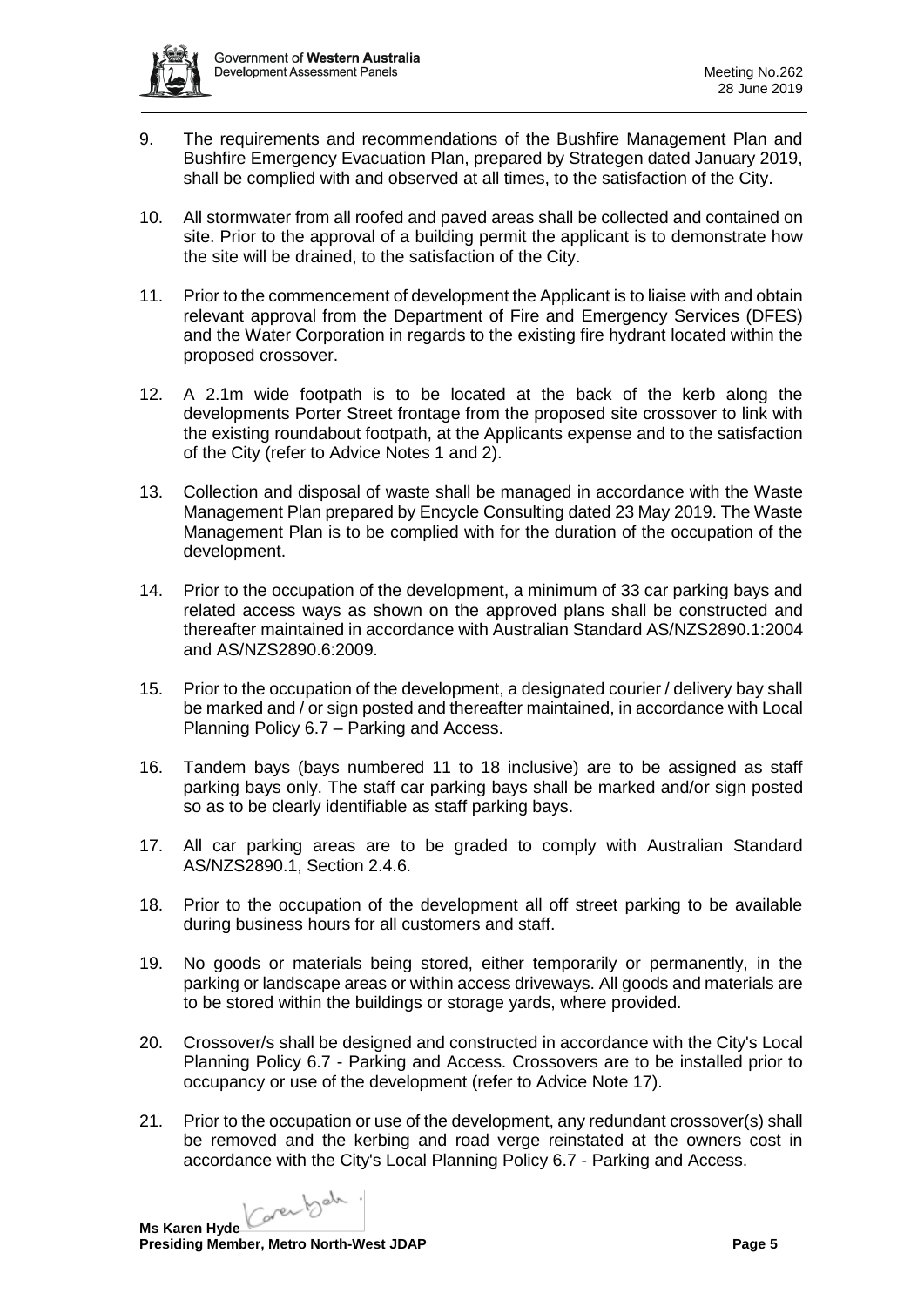

- 22. Prior to the commencement of the development, the Applicant shall submit an amended landscaping plan and obtain written approval from the City. The landscaping plan is to be in accordance with the City of Stirling's Local Planning Policy 6.6 – Landscaping and Local Planning Policy 6.11 – Trees and Development. The landscaping plan is specifically to amend and demonstrate the following:
	- a. The two (2) 45 litre trees proposed abutting tandem car parking bays 11 through 14 are to be relocated to garden beds immediately adjacent within the Outdoor Play Area 2; and
	- b. The canopy support forward of Store 1 as depicted on Drawing No. LP-001 Rev F, a remnant of the previous build form design, is to be removed from the landscape plan.
- 23. Prior to occupation of the development, a minimum of five (5) Advanced Trees must be planted on site in the areas indicated on the approved plan and be thereafter maintained. The trees must be provided with a minimum nine (9) square metres of soil space and a minimum dimension of two (2) metres at ground level free of intrusions (refer to Advice Note 19).
- 24. Planting of two (2) new street trees at the Applicants cost will be scheduled to occur in the next available planting season after the completion of the development. The Owner/Applicant shall pay the cost of planting of the new street trees prior to commencement of development, as determined by the City in the City's Local Planning Policy 6.11 - Trees and Development (refer to Advice Note 20).
- 25. All landscaped areas are to be planted, reticulated and mulched in accordance with the approved plan prior to occupation of the development and maintained in accordance with the City's Local Planning Policy 6.6 - Landscaping.
- 26. Control measures and recommendations identified in the Environmental Acoustic Assessment prepared by Herring Storer Acoustics dated May 2019 shall be incorporated into the design, development and operation of the proposed Child Care Premises, to the satisfaction of the City.
- 27. The development is to comply in all respects with the attached approved plans, as dated, marked and stamped, together with any requirements and annotations detailed thereon by the City. The plans approved as part of this application form part of the planning approval issued.
- 28. Fencing within the primary street setback area is to be visually permeable above 1.2m from natural ground level, in accordance with Clause 5.2.4 of the Residential Design Codes Volume 1 (Street Walls and Fences) (refer to Advice Note 3 and 16).
- 29. Prior to occupancy or use of the development, all privacy screening shall be visually impermeable and is to comply in all respects with the requirements of Clause 5.4.1 of the Residential Design Codes Volume 1 (Visual Privacy) deemed-to-comply provisions.
- 30. A Site Management Plan is to be submitted and approved by the City prior to the commencement of any site works. The plan is to include details of measures to be implemented with respect to the control of dust, waste management, parking, storage of materials, traffic, noise and vibration from the site during the construction phase.

Caren bah. **Ms Karen Hyde**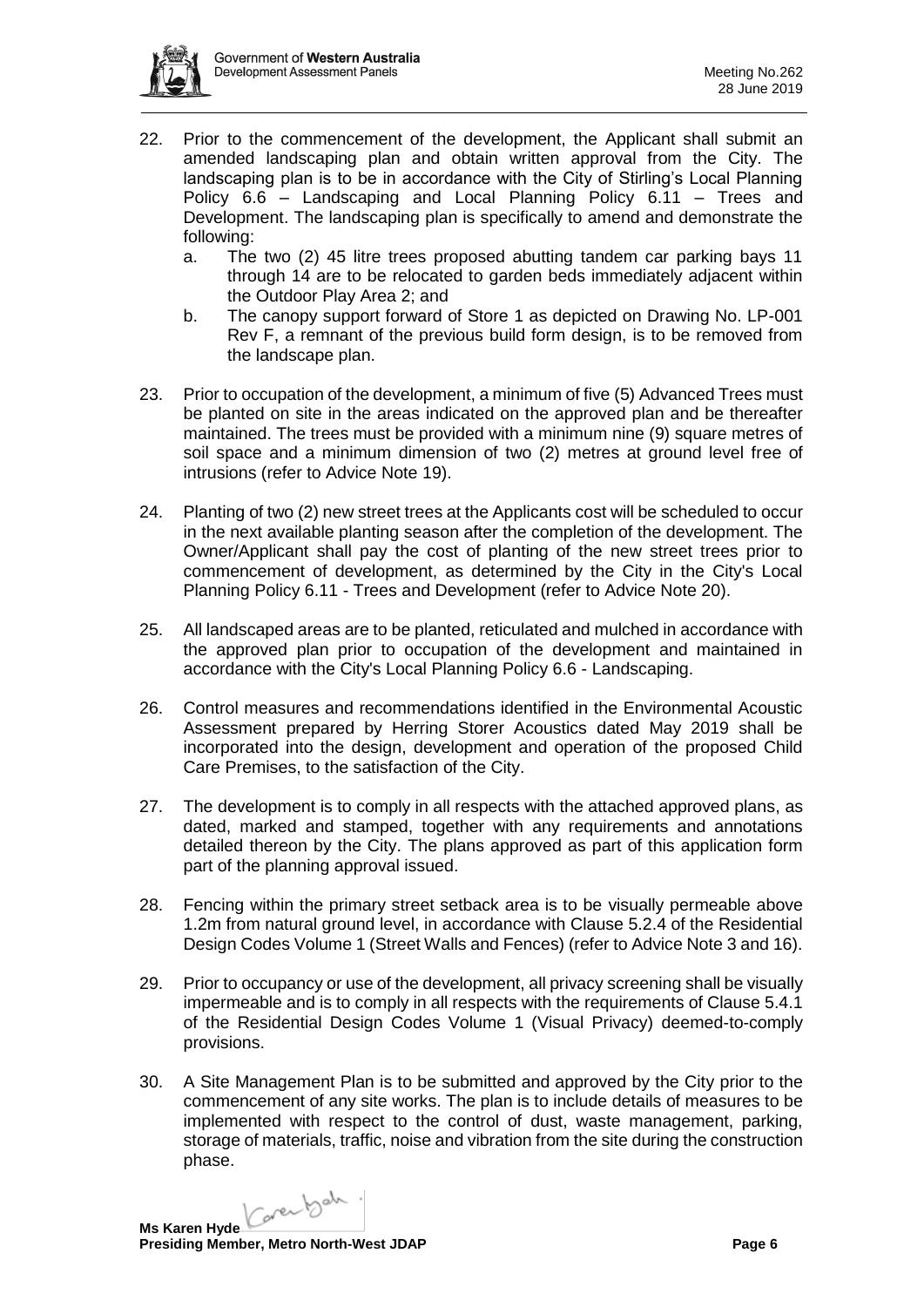

- 31. All signage is to be in strict accordance with the City's Local Planning Policy 6.1 Advertising Signs, unless further development approval is obtained.
- 32. External lighting shall be positioned so as not to adversely affect the amenity of the locality in accordance with Australian Standard AS/NZ 4282-1997.
- 33. Air-conditioning units, ducts and other services shall be screened from view and are to be located away from the streets.
- 34. Prior to occupation of the development, the external finish of the boundary wall/s shall be to the same standard as the rest of the development, to the satisfaction of the City of Stirling.
- 35. No walls, letterboxes, fences or other structures above 0.75 metres in height to be constructed within 1.5 metres of where:
	- a. vehicular access points adjoin the site, or
	- b. driveway meets a public street, or
	- c. two streets intersect, or
	- d. driveway meets a right of way, or

unless further approval of Council is obtained.

36. All external fixtures and building services of the development are to comply with deemed-to comply provisions of Clause 5.4.4 of the Residential Design Codes Volume 1 (External Fixtures, Utilities and Facilities).

### **Advice Notes**

- 1. Unless otherwise specified all costs of and incidental to the satisfaction of these conditions must be paid by the owner including, without limitation, the City's legal costs and all registration fees and stamp duty (if any).
- 2. For all proposed works within the road reserve, detailed engineering construction plans are to be submitted and approved by the City of Stirling prior to works commencing on site. All relevant fees and bonds are to be paid by the owner, prior to the commencement of construction, to the satisfaction of the City.
- 3. In relation to Condition 28, the front fencing to the southern and western lot boundaries must be able to withstand a vehicle collision in accordance with AS2890.1:2004. The structure must prevent vehicles overhanging to the adjoining property.
- 4. In regard to the Herring Storer Environmental Acoustic Assessment dated May 2019; the proposed development is expected to comply with the West Australian Environmental Noise Regulations. However, in reference to the 'Summary'; the final location of associated mechanical equipment, and design of prospective development to the north, may result in the Child Care Centre premises having to accept responsibility to undertake future noise mitigation measures.
- 5. All construction works to comply with the requirements of the Environmental Protection Act 1986 and the Environmental Protection (Noise) Regulations 1997. Noisy construction work outside the period 7:00am to 7:00pm Monday to Saturday and at any time on Sundays and Public Holidays is not permitted unless an approved Noise Management Plan for the construction site has been issued.

Carental . **Ms Karen Hyde**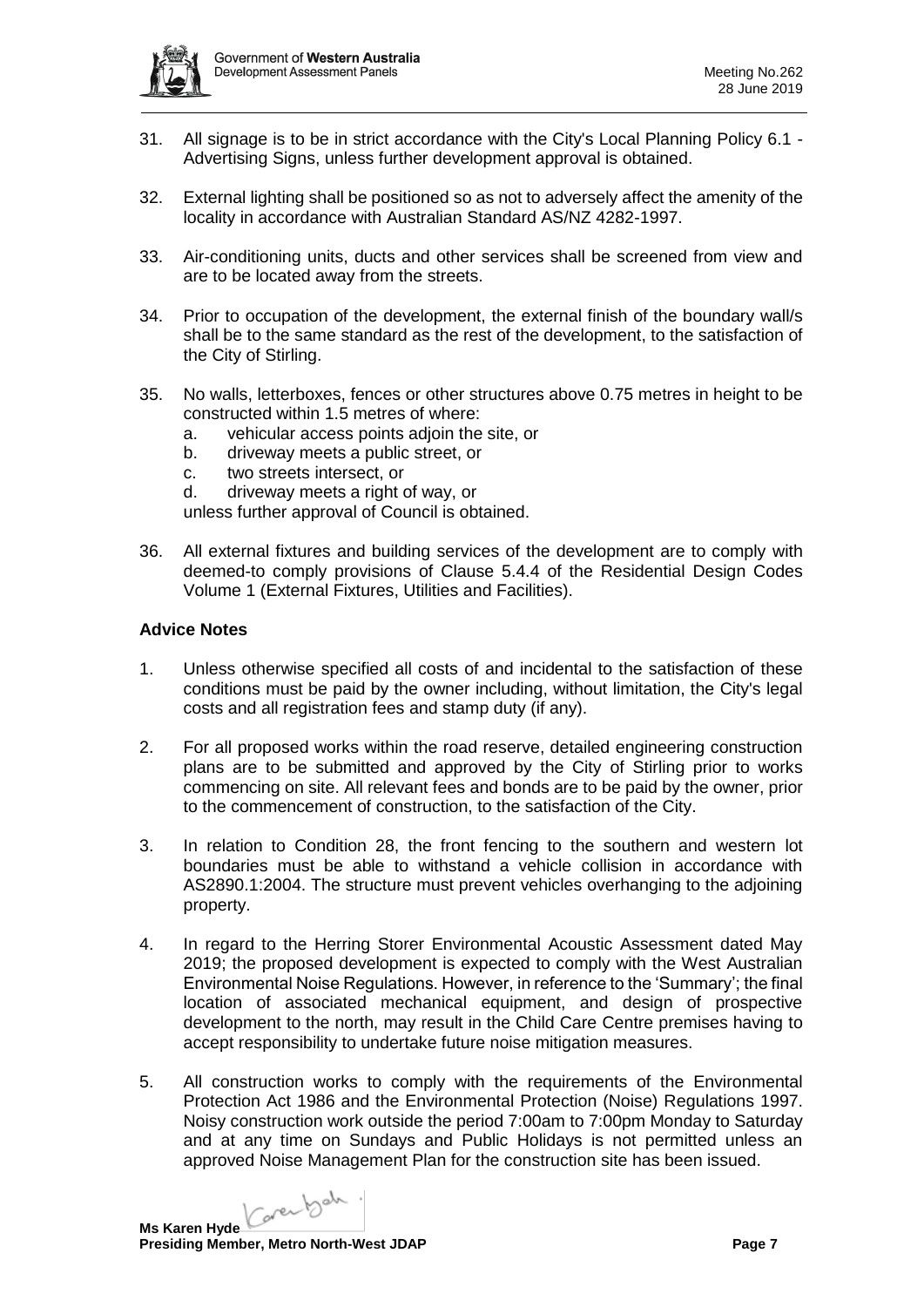

- 6. When installed, the level of noise emanating from all fixed plant and equipment at the premises is not to exceed that prescribed in the *Environmental Protection Act 1986* and *Environmental Protection (Noise) Regulations 1997*.
- 7. The provision of food must be in accordance with the all relevant provisions of the *Food Act 2008* and Australia New Zealand Food Standards Code. Plans and specifications of food preparation and storage areas should be submitted for Health assessment, with the following details:
	- i. Two copies of scale floor plans showing the position of all fixtures and equipment (scale 1:50);
	- ii. Two copies of scaled sectional elevation plans showing the position of all fixtures and equipment;
	- iii. Finishes of every wall, floor and ceiling;
	- iv. Indication of hot and cold water supply and waste water services;
	- v. Mechanical exhaust ventilation;
	- vi. Location of all sinks including hand washbasins; an
	- vii. Bin storage enclosure with wash down facilities.
		- Information about the scale and type of food preparation are to be provided.
		- The designated hand wash basin/s must be a minimum of 11L in capacity and have an instant supply of warm water through a single outlet at all times.
		- The applicant must submit a Food Premises Notification-Registration to the City.
		- Compliance with Standard 3.3.1 Food Safety Programs for Food Service to Vulnerable Persons, will most likely be applicable. A food safety plan must be submitted to the City for 'Verification' approval prior to providing a food service.
		- The applicant is to contact the City's Environmental Health Services to arrange a final inspection, prior to commencement of commercial food operations.
- 8. The bin enclosure(s) must comply with the City of Stirling's Waste Management Local Law 2010. The bin enclosure must be large enough to fit all waste receptacles for the proposed land use. Ensure that receptacles do not cause a nuisance to the occupiers of adjoining residential premises.
- 9. At demolition stage the premises is to comply with the Local Law Relating to the Prevention and Abatement of Dust and Liquid Waste.
- 10. Delivery and service vehicles are not permitted to enter the site outside of the hours 7:00am to 6:30pm, Monday to Friday.
- 11. The applicant is responsible for ensuring that all lot boundaries as shown on the approved plans are correct.
- 12. Compliance with the provisions of the Building Code of Australia.
- 13. Development is to comply in all respects with the attached approved plans which have been stamped accordingly.

Karenbah. **Ms Karen Hyde**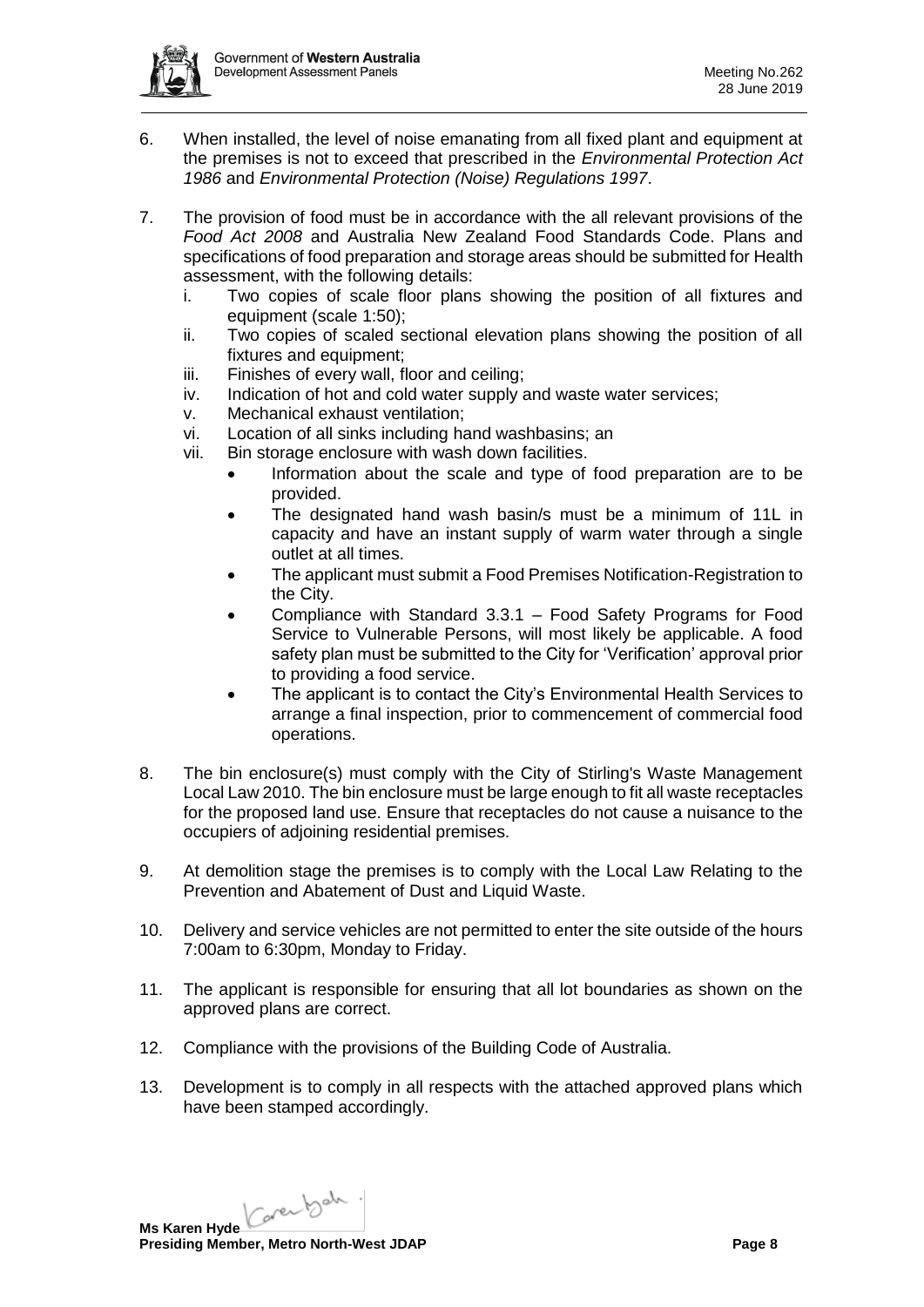

- 14. Noisy Construction Work outside the period 7.00 am to 7.00 pm Monday to Saturday and at any time on Sundays and Public Holidays is not permitted unless a Noise Management Plan for the construction site has been approved in writing by the City.
- 15. In reference to condition 6, the operating time restrictions do not apply to staff arrival and departure times for setup and closure.
- 16. In reference to condition 28, visually permeable is defined as "*in reference to a wall, gate, door or fence that the vertical surface has continuous vertical or horizontal gaps of 50mm or greater width occupying not less than one third of the total surface area; continuous vertical or horizontal gaps less than 50mm in width, occupying at least one half of the total surface area in aggregate; or a surface offering equal or lesser obstruction to view; as viewed directly from the street*".
- 17. The proposed crossover configuration is subject to the approval of the City's Verge Control Business Unit. A "Crossover Installation Application" is required to be submitted and approved prior to the commencement of the crossover installation.
- 18. Connection to deep sewer in the locality.
- 19. In reference to Condition 23, an Advanced Tree is defined in the City's Local Planning Policy 6.11 - Trees and Development as: '*means a tree which requires planting in at least a 90 litre container or greater size and which is at least 2 metres in height and at least 2 years of age*.'
- 20. In relation to Condition 24, the associated contribution costs for the planting of two (2) new street trees is as follows:
	- a. Cost of new tree: \$860.00 (current cost excluding GST)
	- b. Number of new trees required: Two (2)
	- c. Total for the associated works: \$1,720.00

Tree species will be chosen by the City to reflect the surrounding streetscape. Costs include 2 years of watering and the provision that the City will replace the tree should it be damaged or die during that period.

21. All street trees adjoining the subject land as shown on the submitted plans are to retained and protected unless otherwise approved by the City. It is the responsibility of the applicant to ensure that the site survey plan is correct as any inaccuracy of the plans will not be considered justification for the removal of trees in the event that their positions are incorrectly shown. The removal of street trees without the written approval of the City is an offence.

Karenbah. **Ms Karen Hyde Presiding Member, Metro North-West JDAP Page 9 Page 9**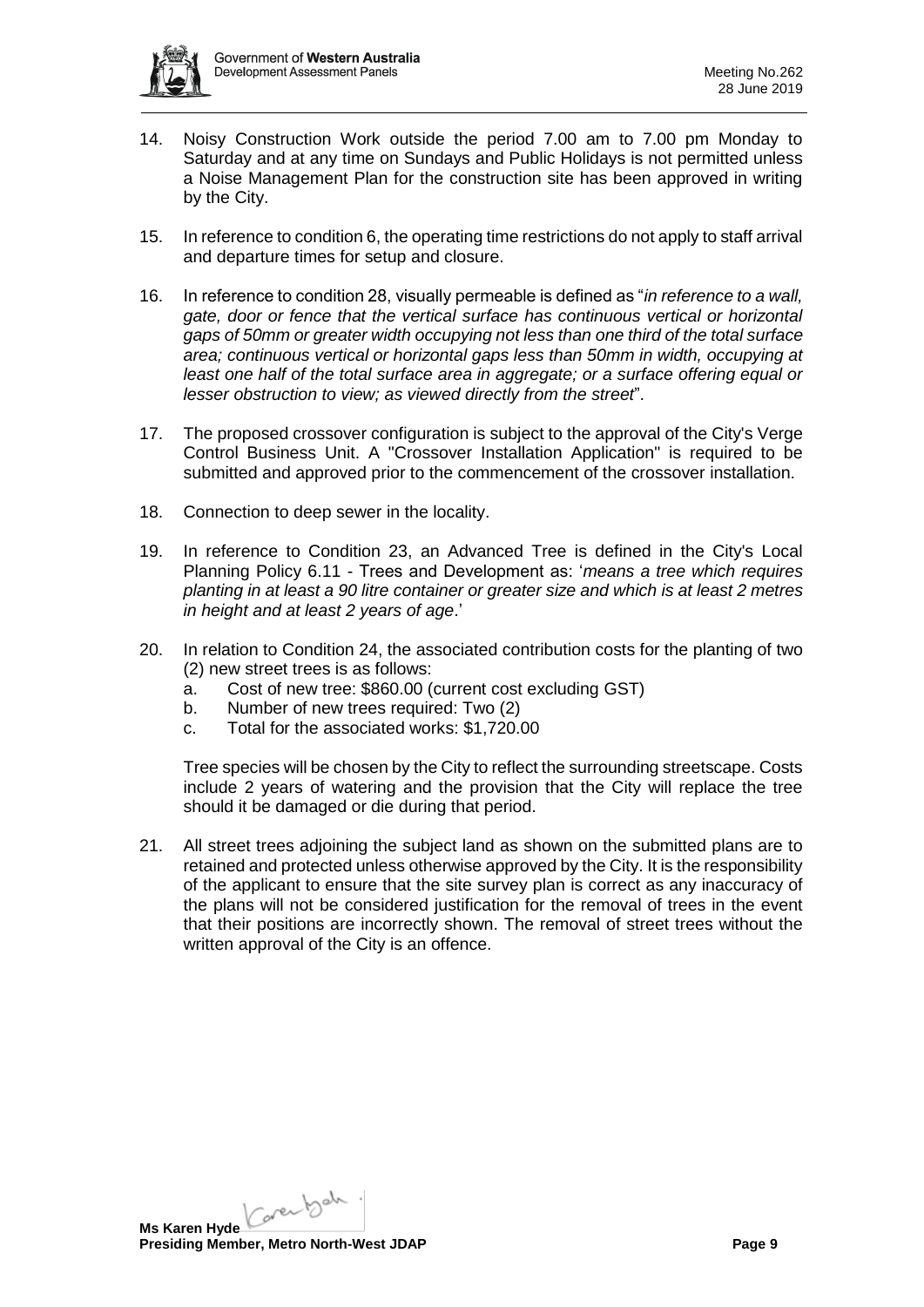

# **AMENDING MOTION 1**

The following amendments were made en bloc:

**Moved by:** Mr Fred Zuideveld **Seconded by:** Cr Bianca Sandri

i) That Condition 29 be deleted and the remaining Conditions be renumbered accordingly.

**REASON:** This condition is superfluous as it does not apply to any part of the building.

ii) That Condition 28 be amended to read as follows:

*Fencing within the primary street setback area is to be visually permeable above 1.2m from natural ground level, in accordance with Clause 5.2.4 of the Residential Design Codes Volume 1 (Street Walls and Fences) (refer to Advice Note 3 and 16).*

### **The Amending Motion was put and CARRIED UNANIMOUSLY.**

**REASON:** Advice Note 3 had been referenced incorrectly in this condition.

### **AMENDING MOTION 2**

The following amendments were made en bloc:

**Moved by:** Ms Karen Hyde **Seconded by:** Cr Bianca Sandri

i) That a new Condition 37 (now Condition 36) be added to read as follows:

*Prior to occupation a Traffic and Parking Management Plan is required to be submitted to the City of Stirling's satisfaction.*

ii) That a new Advice Note 22 be added to read as follows:

*The Traffic and Parking Management Plan to include information on drop off and pick up arrangements and staff parking.*

#### **The Amending Motion was put and CARRIED UNANIMOUSLY.**

**REASON:** To ensure there is appropriate parking management for the facility in this location where there is already parking demand for other uses.

Karenbah. **Ms Karen Hyde**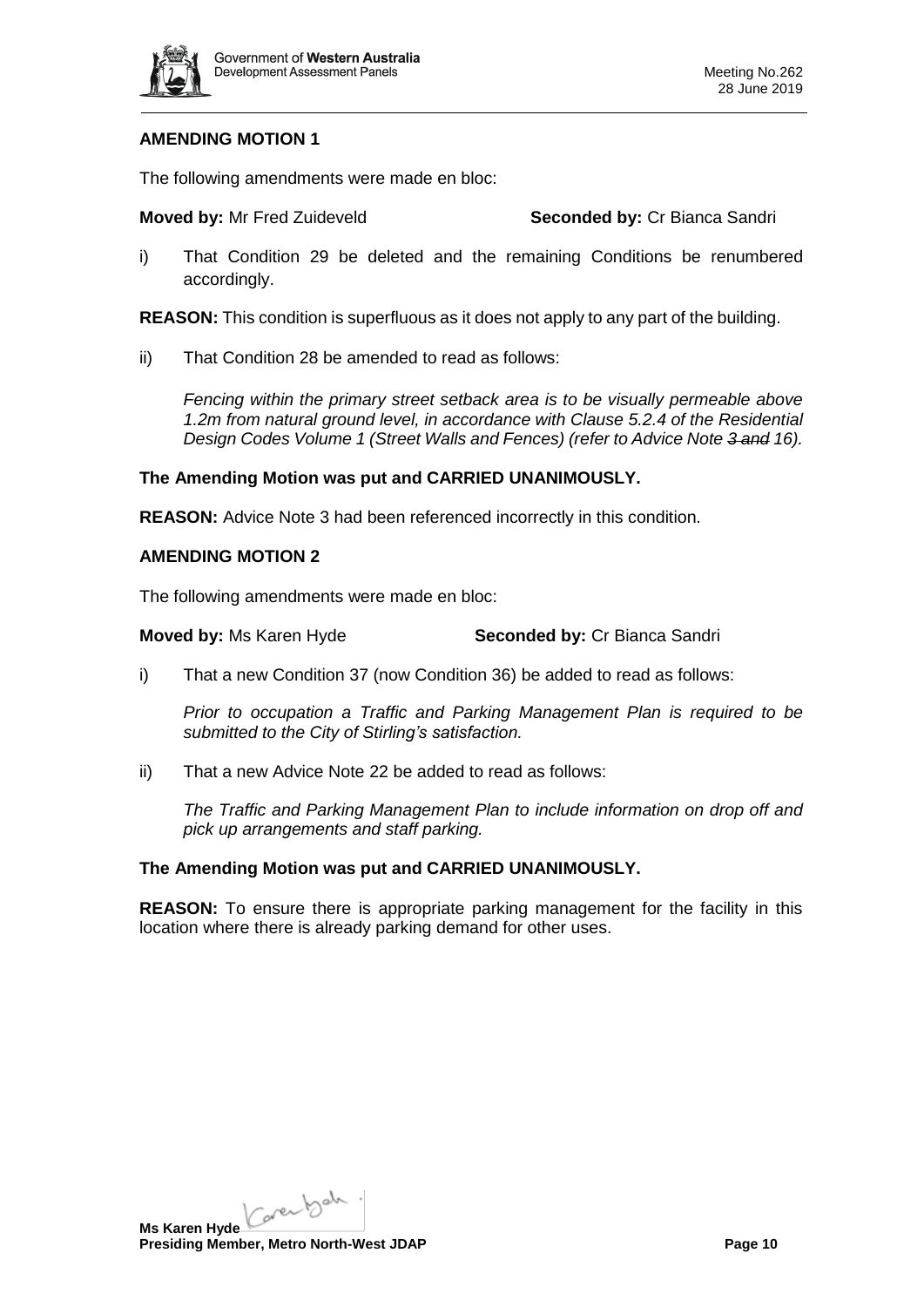

# **AMENDING MOTION 3**

**Moved by:** Ms Karen Hyde **Seconded by:** Cr Giovanni Italiano

That condition 7 be amended to read as follows:

*A minimum of eight (8) four (4) bicycle parking bay shall be provided on-site prior to the occupation of development. The design and construction of the bike bays shall be in accordance with Australian Standards AS 2890.3:2015 Parking Facilities Part 3: Bicycle Parking.*

# **The Amending Motion was put and CARRIED UNANIMOUSLY.**

**REASON:** To ensure consistency with the City of Stirling's Policy and the correction of a typographical error.

# **REPORT RECOMMENDATION (AS AMENDED)**

*Administration Correction – The reference to the condition in Advice Note 3 has been removed to reflect the changes made in Amending Motion 1(ii).*

That the Metro North-West JDAP resolves to:

**Approve** DAP Application reference DAP/18/01537 and accompanying plans (Attachment 1) for a Child Care Premises at Lots 76 and 100, House Numbers 50 and 52 Porter Street, Gwelup, in accordance with Clause 68 of Schedule 2 (Deemed Provisions) of the *Planning and Development (Local Planning Schemes) Regulations 2015*, and the City of Stirling Local Planning Scheme No. 3, and pursuant to clause 24(1) and 26 of the Metropolitan Region Scheme subject to the following conditions:

#### **Conditions**

- 1. Lots 76 and 100, House Numbers 50 and 52 Porter Street, Gwelup shall be amalgamated into a single lot on a Certificate of Title. Amalgamation must occur prior to the occupation of the development.
- 2. A 6.0 metre by 6.0 metre corner truncation at the intersection of Porter Street and North Beach Road shall be ceded to the crown free of cost to the City prior to the occupation of the development, in accordance with Development Control Policy 1.7 – General Road Planning.
- 3. No landscaping or other obstruction above 0.75 metres in height to be planted or erected within the 6.0 metre by 6.0 metre truncation at the intersection of Porter Street and North Beach Road, in accordance with the Town Planning (Height of Obstructions at Corners) General By-Laws 1975.
- 4. No more than 22 staff members being on site at any given time.
- 5. No more than 112 children being cared for on site at any given time.
- 6. The operating hours of the Child Care Premises are limited to between 7:00am and 6:30pm weekdays, and 8:00am to 6:00pm Saturday (refer to Advice Note 15).

Ms Karen Hyde Care back.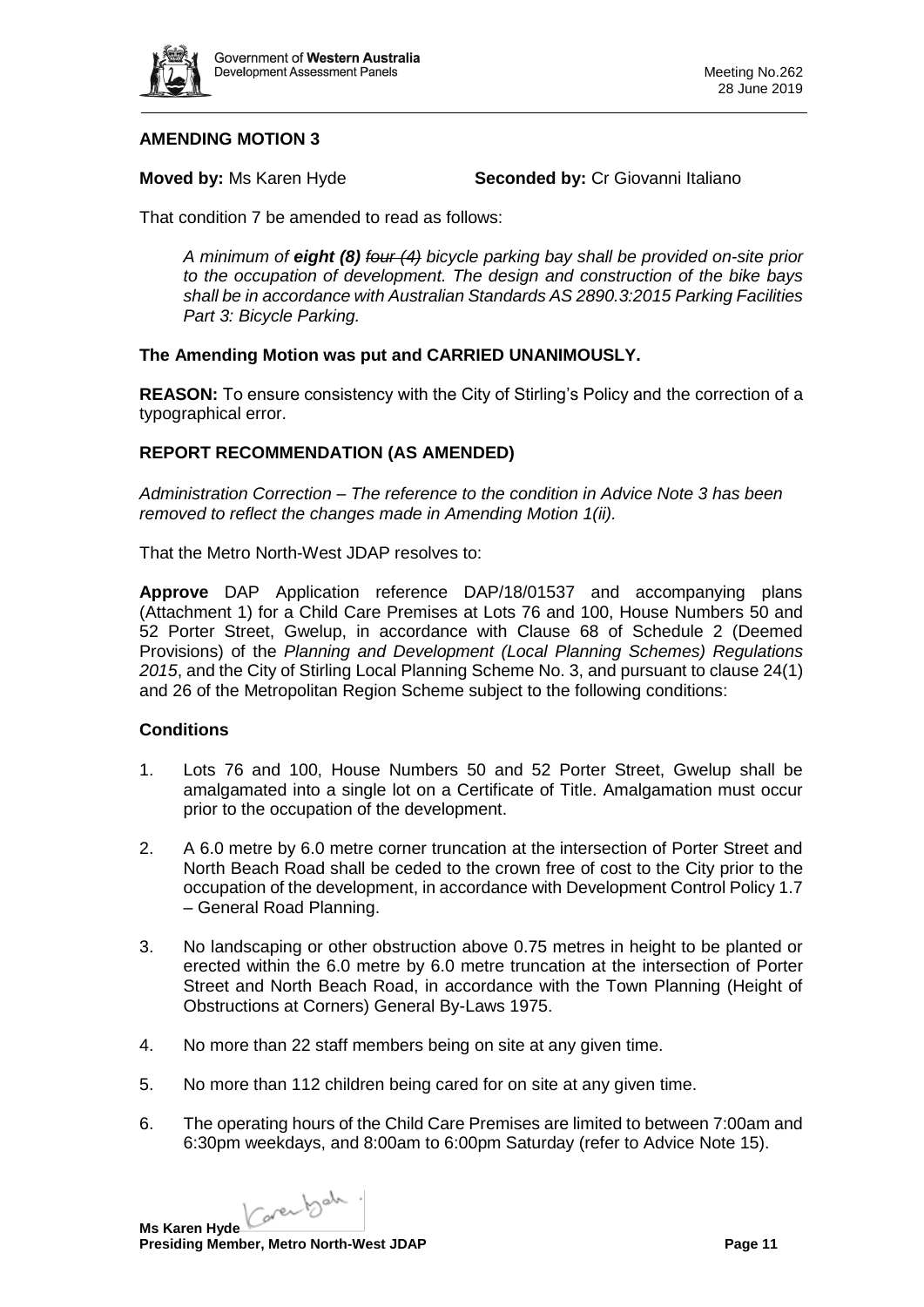

- 7. A minimum of eight (8) bicycle parking bay shall be provided on-site prior to the occupation of development. The design and construction of the bike bays shall be in accordance with Australian Standards AS 2890.3:2015 Parking Facilities Part 3: Bicycle Parking.
- 8. The western ground floor external wall is to be treated with an anti-graffiti coating appropriate to the finished surface to reduce the likelihood of and improve ease of graffiti removal.
- 9. The requirements and recommendations of the Bushfire Management Plan and Bushfire Emergency Evacuation Plan, prepared by Strategen dated January 2019, shall be complied with and observed at all times, to the satisfaction of the City.
- 10. All stormwater from all roofed and paved areas shall be collected and contained on site. Prior to the approval of a building permit the applicant is to demonstrate how the site will be drained, to the satisfaction of the City.
- 11. Prior to the commencement of development the Applicant is to liaise with and obtain relevant approval from the Department of Fire and Emergency Services (DFES) and the Water Corporation in regards to the existing fire hydrant located within the proposed crossover.
- 12. A 2.1m wide footpath is to be located at the back of the kerb along the developments Porter Street frontage from the proposed site crossover to link with the existing roundabout footpath, at the Applicants expense and to the satisfaction of the City (refer to Advice Notes 1 and 2).
- 13. Collection and disposal of waste shall be managed in accordance with the Waste Management Plan prepared by Encycle Consulting dated 23 May 2019. The Waste Management Plan is to be complied with for the duration of the occupation of the development.
- 14. Prior to the occupation of the development, a minimum of 33 car parking bays and related access ways as shown on the approved plans shall be constructed and thereafter maintained in accordance with Australian Standard AS/NZS2890.1:2004 and AS/NZS2890.6:2009.
- 15. Prior to the occupation of the development, a designated courier / delivery bay shall be marked and / or sign posted and thereafter maintained, in accordance with Local Planning Policy 6.7 – Parking and Access.
- 16. Tandem bays (bays numbered 11 to 18 inclusive) are to be assigned as staff parking bays only. The staff car parking bays shall be marked and/or sign posted so as to be clearly identifiable as staff parking bays.
- 17. All car parking areas are to be graded to comply with Australian Standard AS/NZS2890.1, Section 2.4.6.
- 18. Prior to the occupation of the development all off street parking to be available during business hours for all customers and staff.
- 19. No goods or materials being stored, either temporarily or permanently, in the parking or landscape areas or within access driveways. All goods and materials are to be stored within the buildings or storage yards, where provided.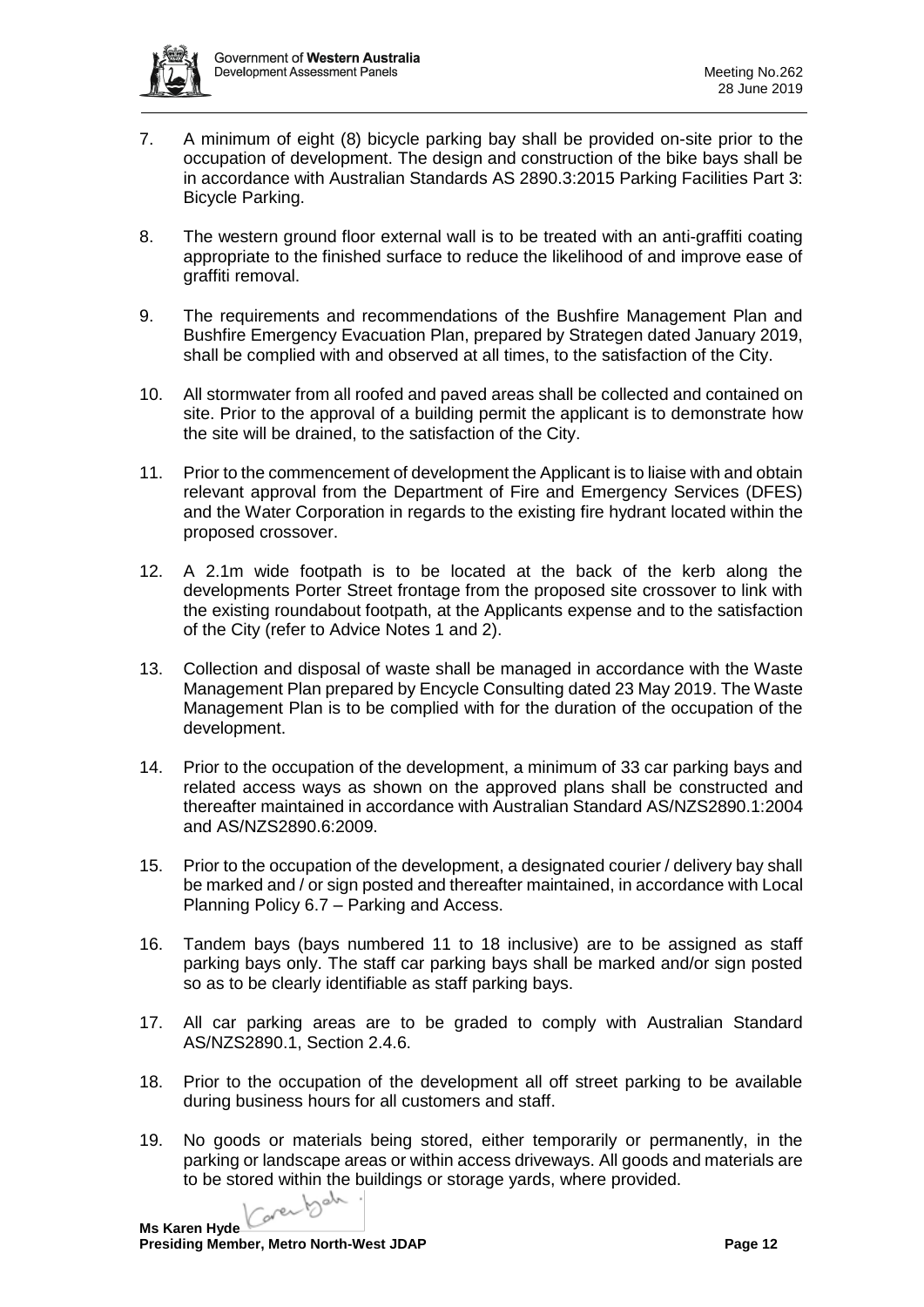

- 20. Crossover/s shall be designed and constructed in accordance with the City's Local Planning Policy 6.7 - Parking and Access. Crossovers are to be installed prior to occupancy or use of the development (refer to Advice Note 17).
- 21. Prior to the occupation or use of the development, any redundant crossover(s) shall be removed and the kerbing and road verge reinstated at the owners cost in accordance with the City's Local Planning Policy 6.7 - Parking and Access.
- 22. Prior to the commencement of the development, the Applicant shall submit an amended landscaping plan and obtain written approval from the City. The landscaping plan is to be in accordance with the City of Stirling's Local Planning Policy 6.6 – Landscaping and Local Planning Policy 6.11 – Trees and Development. The landscaping plan is specifically to amend and demonstrate the following:
	- a. The two (2) 45 litre trees proposed abutting tandem car parking bays 11 through 14 are to be relocated to garden beds immediately adjacent within the Outdoor Play Area 2; and
	- b. The canopy support forward of Store 1 as depicted on Drawing No. LP-001 Rev F, a remnant of the previous build form design, is to be removed from the landscape plan.
- 23. Prior to occupation of the development, a minimum of five (5) Advanced Trees must be planted on site in the areas indicated on the approved plan and be thereafter maintained. The trees must be provided with a minimum nine (9) square metres of soil space and a minimum dimension of two (2) metres at ground level free of intrusions (refer to Advice Note 19).
- 24. Planting of two (2) new street trees at the Applicants cost will be scheduled to occur in the next available planting season after the completion of the development. The Owner/Applicant shall pay the cost of planting of the new street trees prior to commencement of development, as determined by the City in the City's Local Planning Policy 6.11 - Trees and Development (refer to Advice Note 20).
- 25. All landscaped areas are to be planted, reticulated and mulched in accordance with the approved plan prior to occupation of the development and maintained in accordance with the City's Local Planning Policy 6.6 - Landscaping.
- 26. Control measures and recommendations identified in the Environmental Acoustic Assessment prepared by Herring Storer Acoustics dated May 2019 shall be incorporated into the design, development and operation of the proposed Child Care Premises, to the satisfaction of the City.
- 27. The development is to comply in all respects with the attached approved plans, as dated, marked and stamped, together with any requirements and annotations detailed thereon by the City. The plans approved as part of this application form part of the planning approval issued.
- 28. Fencing within the primary street setback area is to be visually permeable above 1.2m from natural ground level, in accordance with Clause 5.2.4 of the Residential Design Codes Volume 1 (Street Walls and Fences) (refer to Advice Note 16).

Karenbah. **Ms Karen Hyde**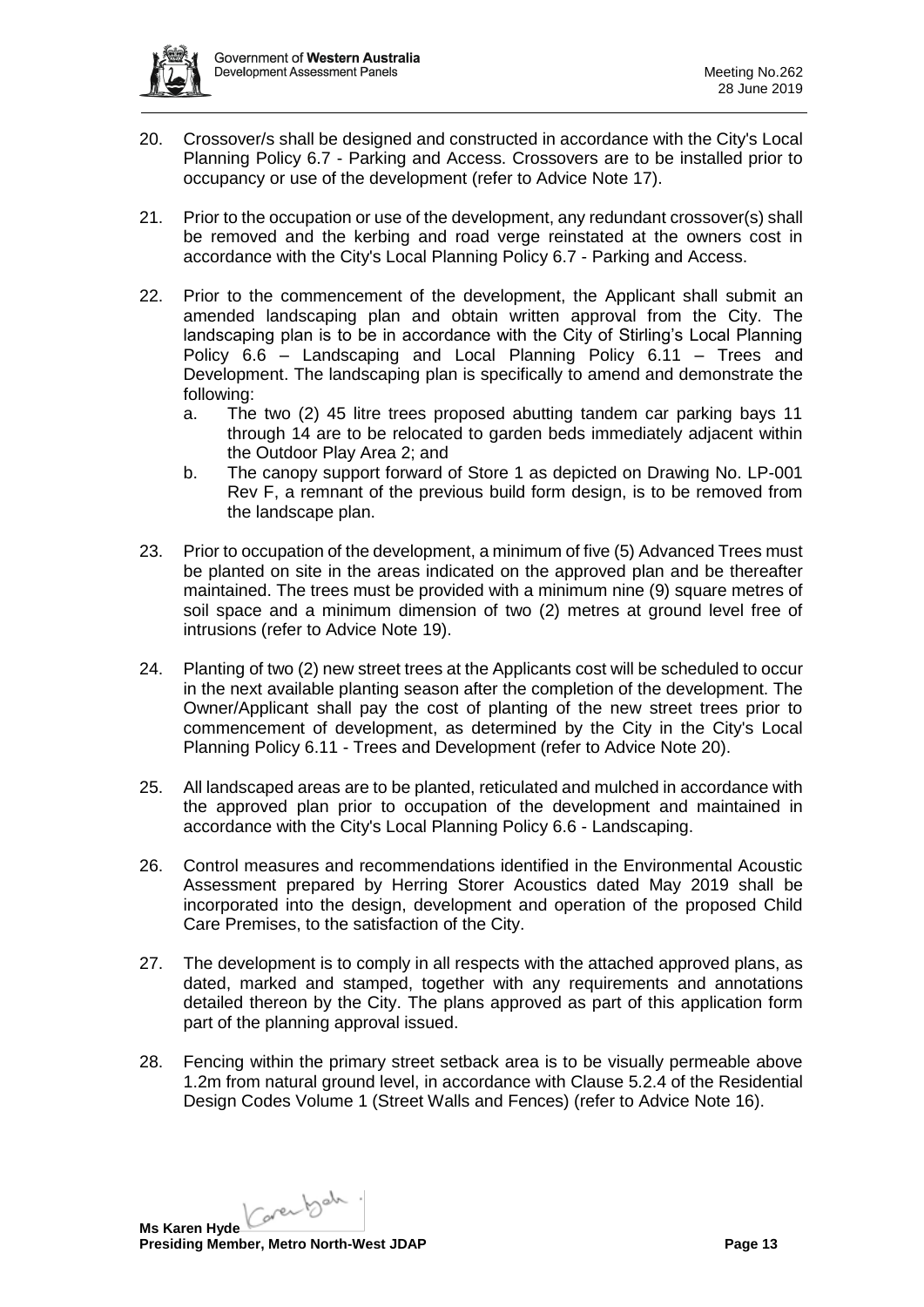

- 29. A Site Management Plan is to be submitted and approved by the City prior to the commencement of any site works. The plan is to include details of measures to be implemented with respect to the control of dust, waste management, parking, storage of materials, traffic, noise and vibration from the site during the construction phase.
- 30. All signage is to be in strict accordance with the City's Local Planning Policy 6.1 Advertising Signs, unless further development approval is obtained.
- 31. External lighting shall be positioned so as not to adversely affect the amenity of the locality in accordance with Australian Standard AS/NZ 4282-1997.
- 32. Air-conditioning units, ducts and other services shall be screened from view and are to be located away from the streets.
- 33. Prior to occupation of the development, the external finish of the boundary wall/s shall be to the same standard as the rest of the development, to the satisfaction of the City of Stirling.
- 34. No walls, letterboxes, fences or other structures above 0.75 metres in height to be constructed within 1.5 metres of where:
	- a. vehicular access points adjoin the site, or
	- b. driveway meets a public street, or
	- c. two streets intersect, or
	- d. driveway meets a right of way, or

unless further approval of Council is obtained.

- 35. All external fixtures and building services of the development are to comply with deemed-to comply provisions of Clause 5.4.4 of the Residential Design Codes Volume 1 (External Fixtures, Utilities and Facilities).
- 36. Prior to occupation a Traffic and Parking Management Plan is required to be submitted to the City of Stirling's satisfaction.

#### **Advice Notes**

- 1. Unless otherwise specified all costs of and incidental to the satisfaction of these conditions must be paid by the owner including, without limitation, the City's legal costs and all registration fees and stamp duty (if any).
- 2. For all proposed works within the road reserve, detailed engineering construction plans are to be submitted and approved by the City of Stirling prior to works commencing on site. All relevant fees and bonds are to be paid by the owner, prior to the commencement of construction, to the satisfaction of the City.
- 3. The front fencing to the southern and western lot boundaries must be able to withstand a vehicle collision in accordance with AS2890.1:2004. The structure must prevent vehicles overhanging to the adjoining property.

Karenbah. **Ms Karen Hyde Presiding Member, Metro North-West JDAP Page 14 Page 14**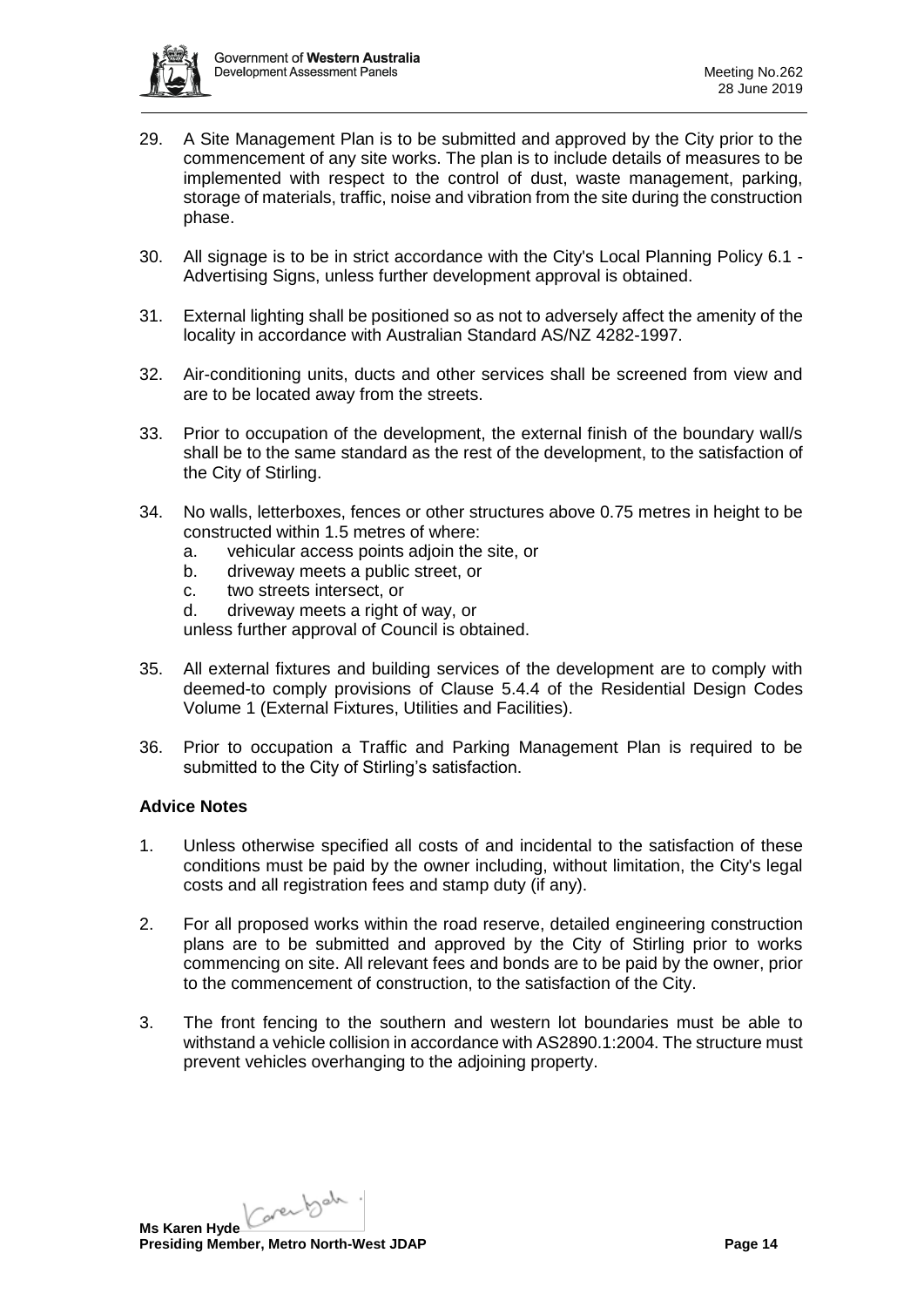

- 4. In regard to the Herring Storer Environmental Acoustic Assessment dated May 2019; the proposed development is expected to comply with the West Australian Environmental Noise Regulations. However, in reference to the 'Summary'; the final location of associated mechanical equipment, and design of prospective development to the north, may result in the Child Care Centre premises having to accept responsibility to undertake future noise mitigation measures.
- 5. All construction works to comply with the requirements of the Environmental Protection Act 1986 and the Environmental Protection (Noise) Regulations 1997. Noisy construction work outside the period 7:00am to 7:00pm Monday to Saturday and at any time on Sundays and Public Holidays is not permitted unless an approved Noise Management Plan for the construction site has been issued.
- 6. When installed, the level of noise emanating from all fixed plant and equipment at the premises is not to exceed that prescribed in the *Environmental Protection Act 1986* and *Environmental Protection (Noise) Regulations 1997*.
- 7. The provision of food must be in accordance with the all relevant provisions of the *Food Act 2008* and Australia New Zealand Food Standards Code. Plans and specifications of food preparation and storage areas should be submitted for Health assessment, with the following details:
	- i. Two copies of scale floor plans showing the position of all fixtures and equipment (scale 1:50);
	- ii. Two copies of scaled sectional elevation plans showing the position of all fixtures and equipment;
	- iii. Finishes of every wall, floor and ceiling;
	- iv. Indication of hot and cold water supply and waste water services;
	- v. Mechanical exhaust ventilation;
	- vi. Location of all sinks including hand washbasins; an
	- vii. Bin storage enclosure with wash down facilities.
		- Information about the scale and type of food preparation are to be provided.
		- The designated hand wash basin/s must be a minimum of 11L in capacity and have an instant supply of warm water through a single outlet at all times.
		- The applicant must submit a Food Premises Notification-Registration to the City.
		- Compliance with Standard 3.3.1 Food Safety Programs for Food Service to Vulnerable Persons, will most likely be applicable. A food safety plan must be submitted to the City for 'Verification' approval prior to providing a food service.
		- The applicant is to contact the City's Environmental Health Services to arrange a final inspection, prior to commencement of commercial food operations.
- 8. The bin enclosure(s) must comply with the City of Stirling's Waste Management Local Law 2010. The bin enclosure must be large enough to fit all waste receptacles for the proposed land use. Ensure that receptacles do not cause a nuisance to the occupiers of adjoining residential premises.
- 9. At demolition stage the premises is to comply with the Local Law Relating to the Prevention and Abatement of Dust and Liquid Waste.

Ms Karen Hyde Care back.

**Presiding Member, Metro North-West JDAP Page 15 Page 15**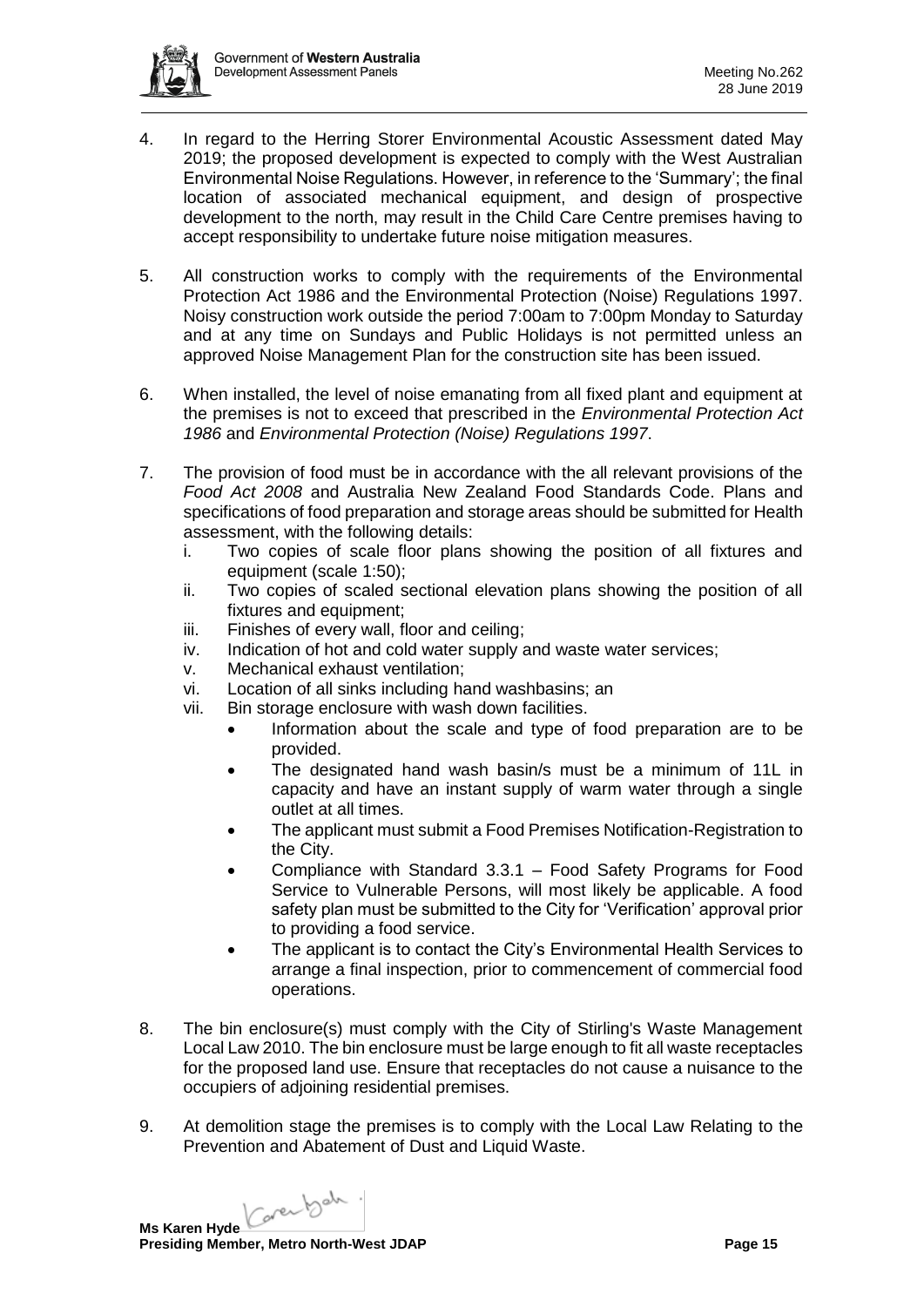

- 10. Delivery and service vehicles are not permitted to enter the site outside of the hours 7:00am to 6:30pm, Monday to Friday.
- 11. The applicant is responsible for ensuring that all lot boundaries as shown on the approved plans are correct.
- 12. Compliance with the provisions of the Building Code of Australia.
- 13. Development is to comply in all respects with the attached approved plans which have been stamped accordingly.
- 14. Noisy Construction Work outside the period 7.00 am to 7.00 pm Monday to Saturday and at any time on Sundays and Public Holidays is not permitted unless a Noise Management Plan for the construction site has been approved in writing by the City.
- 15. In reference to condition 6, the operating time restrictions do not apply to staff arrival and departure times for setup and closure.
- 16. In reference to condition 28, visually permeable is defined as "*in reference to a wall, gate, door or fence that the vertical surface has continuous vertical or horizontal gaps of 50mm or greater width occupying not less than one third of the total surface area; continuous vertical or horizontal gaps less than 50mm in width, occupying at least one half of the total surface area in aggregate; or a surface offering equal or lesser obstruction to view; as viewed directly from the street*".
- 17. The proposed crossover configuration is subject to the approval of the City's Verge Control Business Unit. A "Crossover Installation Application" is required to be submitted and approved prior to the commencement of the crossover installation.
- 18. Connection to deep sewer in the locality.
- 19. In reference to Condition 23, an Advanced Tree is defined in the City's Local Planning Policy 6.11 - Trees and Development as: '*means a tree which requires planting in at least a 90 litre container or greater size and which is at least 2 metres in height and at least 2 years of age*.'
- 20. In relation to Condition 24, the associated contribution costs for the planting of two (2) new street trees is as follows:
	- a. Cost of new tree: \$860.00 (current cost excluding GST)
	- b. Number of new trees required: Two (2)
	- c. Total for the associated works: \$1,720.00

Tree species will be chosen by the City to reflect the surrounding streetscape. Costs include 2 years of watering and the provision that the City will replace the tree should it be damaged or die during that period.

21. All street trees adjoining the subject land as shown on the submitted plans are to retained and protected unless otherwise approved by the City. It is the responsibility of the applicant to ensure that the site survey plan is correct as any inaccuracy of the plans will not be considered justification for the removal of trees in the event that their positions are incorrectly shown. The removal of street trees without the written approval of the City is an offence.

Carental . **Ms Karen Hyde**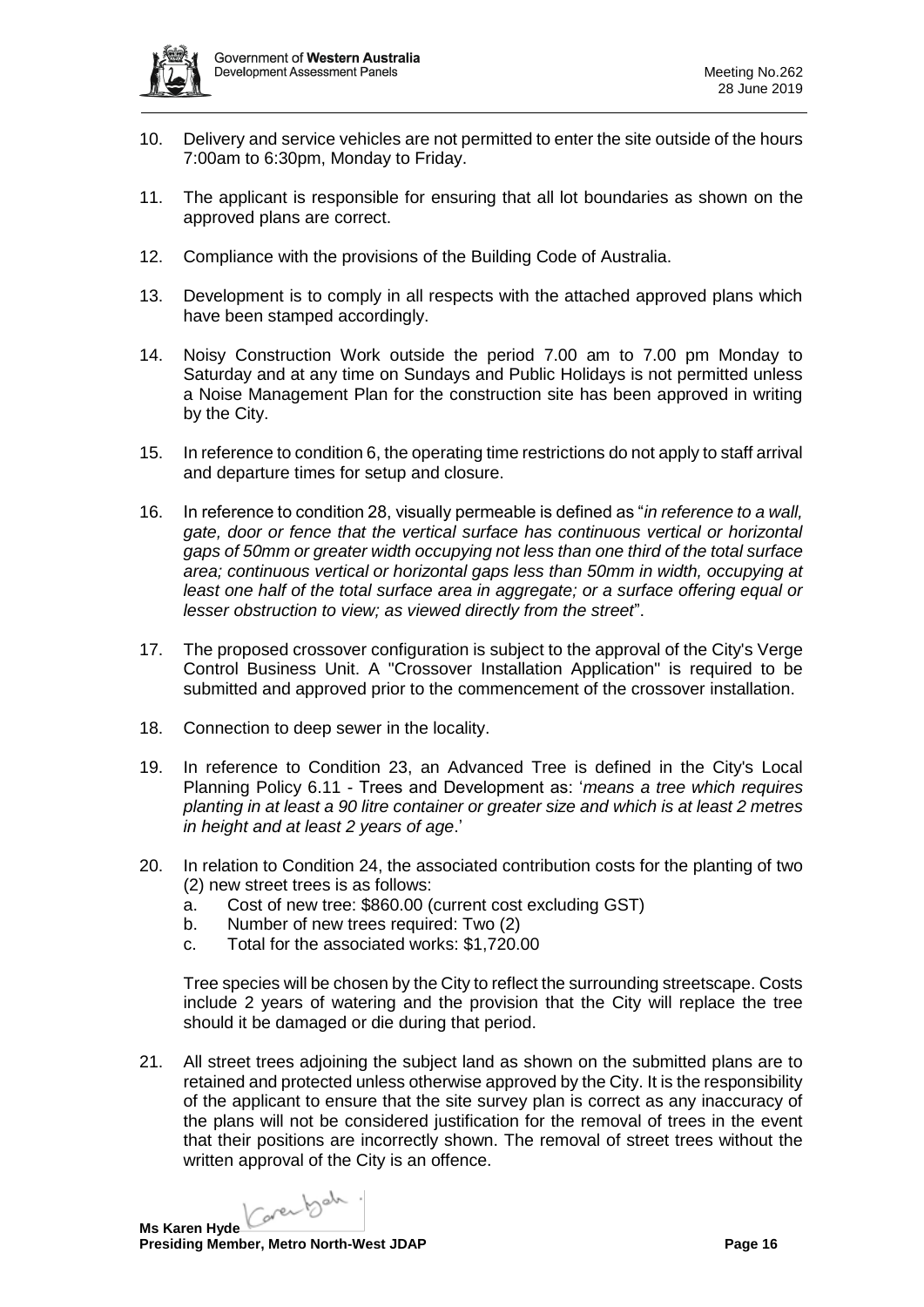

22. The Traffic and Parking Management Plan to include information on drop off and pick up arrangements and staff parking.

# **The Report Recommendation (as amended) was put and CARRIED UNANIMOUSLY.**

**REASON:** In accordance with details contained in the Responsible Authority Report and Amending Motions.

**9. Form 2 – Responsible Authority Reports – Amending or cancelling DAP development approval**

Nil

### **10. Appeals to the State Administrative Tribunal**

| <b>10.1 Property Location:</b>  | Portion of 9040 (34) Kallatina Drive, Iluka |
|---------------------------------|---------------------------------------------|
| <b>Development Description:</b> | <b>Commercial Development</b>               |
| Applicant:                      | <b>Dynamic Planning and Developments</b>    |
| Owner:                          | Davidson Pty Ltd and Roman Catholic         |
|                                 | Archbishop                                  |
| Responsible Authority:          | City of Joondalup                           |
| DAP File No:                    | DAP/18/01543                                |

#### **REPORT RECOMMENDATION**

**Moved by:** Cr Nige Jones **Seconded by:** Cr Christine Hamilton-Prime

That the Metro North-West Joint Development Assessment Panel, pursuant to section 31 of the *State Administrative Tribunal Act 2004* in respect of SAT application DR 61 of 2019, resolves to:

**Reconsider** its decision dated 13 May 2019 and **approve** DAP Application reference DAP/18/01543 in accordance with Clause 68 of Schedule 2 (Deemed Provisions) of the *Planning and Development (Local Planning Schemes) Regulations 2015*, the *Metropolitan Region Scheme* and the City of Joondalup *Local Planning Scheme No. 3* and pursuant to clause 24(1) and 26 of the *Metropolitan Region Scheme*, subject to the following amended conditions:

# **Conditions**

- 11. A Waste Management Plan shall be submitted to and approved by the City prior to commencement of development. The Waste Management Plan shall include, but not be limited to, the following;
	- Days, times and frequency of pick up;
	- Type and size of waste vehicle to be used;
	- Type and size of bins to be used; and
	- Method of rubbish collection.

All waste collection shall be in accordance with the approved Waste Management Plan.

Karenbah. **Ms Karen Hyde Presiding Member, Metro North-West JDAP Page 17 Page 17**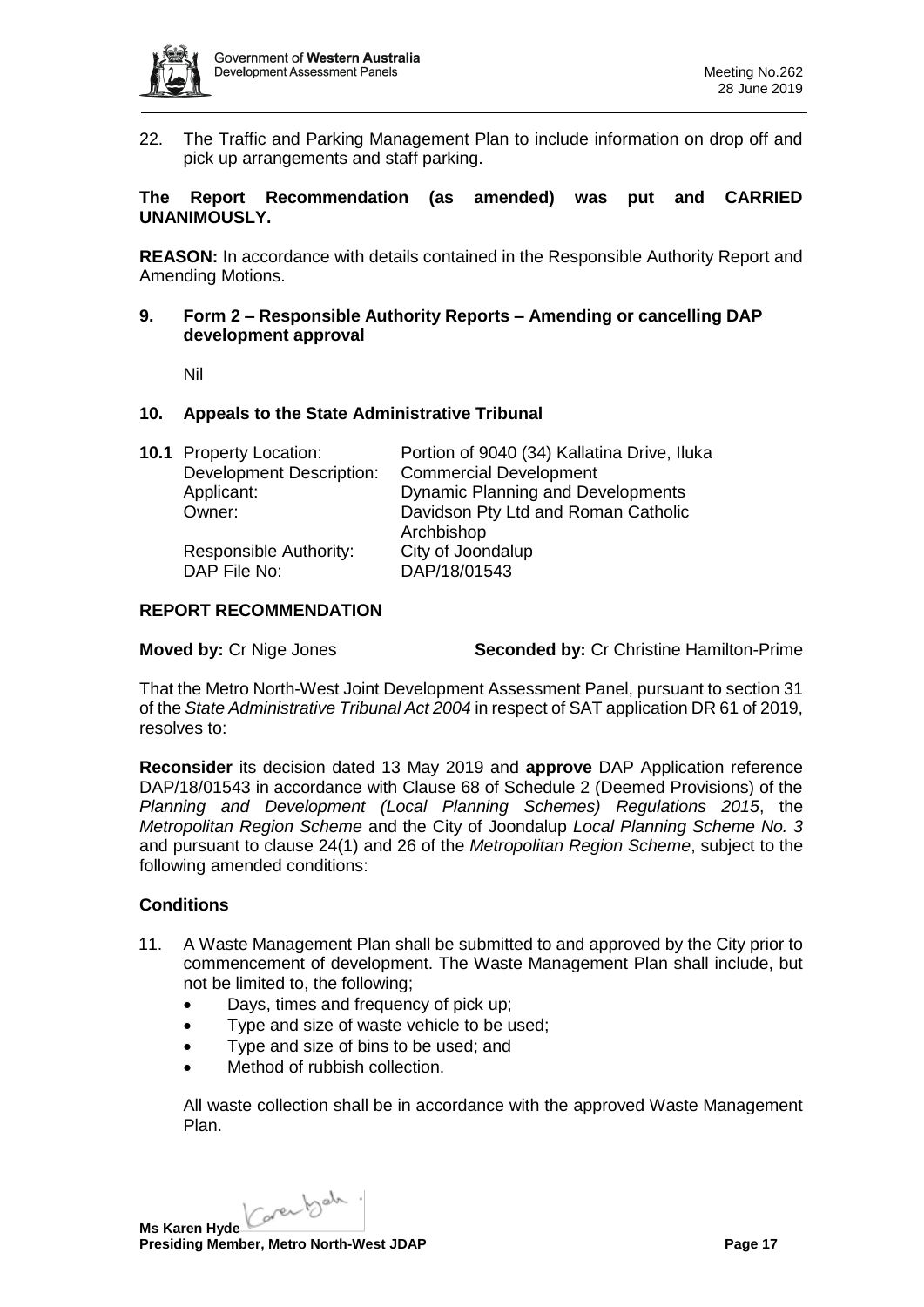

- 12. A Delivery Management Plan shall be submitted to and approved by the City prior to commencement of the development. The Delivery Management Plan shall include, but not be limited to, the following;
	- Restricting deliveries by semi-rigid vehicles of 12.5m or more in length to between hours of 7am to 7pm;
	- Instruction to drivers for the use of Burns Beach Road access only and not to use Calis Avenue or Mykonos View when approaching or accessing the site;
	- Signage and wayfinding details to be installed on the property to direct delivery drivers to the Burns Beach Road vehicle access point; and
	- Timing of all other development to minimise conflict between customers and service vehicles.

Delivery management shall then be undertaken in accordance with the approved plan.

- 21. A Traffic and Parking Management Plan shall be submitted to and approved by the City prior to the commencement of the development. The Traffic and Parking Management Plan shall include, but not be limited to, the following;
	- Demonstrate safe access and egress including vehicular and pedestrian access;
	- Consideration of mirrors at the exit on Calis Avenue; and
	- The Calis Avenue access shall be closed to prevent entry by vehicles between 10.00pm and 5.30am Monday to Sunday.

Traffic and Parking Management shall then be undertaken in accordance with the approved plan.

- 22. The hours of operation shall be no more than:
	- a. T9 (Child Care Centre) 6am to 6pm Monday to Friday and 8am to 1pm on Saturday.
	- b. T5 (IGA Supermarket and Liquor Store) 6am to 11pm Monday to Sunday.

All other conditions and advice notes remain as per the decision of 13 May 2019.

# **The Report Recommendation was put and CARRIED UNANIMOUSLY.**

**REASON:** In accordance with details contained in the Responsible Authority Report.

The Presiding Member noted the following State Administrative Tribunal Applications -

| <b>Current Applications</b> |                             |                                      |  |  |  |
|-----------------------------|-----------------------------|--------------------------------------|--|--|--|
| <b>LG Name</b>              | <b>Property Location</b>    | <b>Application Description</b>       |  |  |  |
| City of                     | Lot 96 & 97 (9 & 11)        | 13 Multiple Dwellings                |  |  |  |
| Joondalup                   | Davallia Road, Duncraig     |                                      |  |  |  |
| City of                     | Lot 90 (38) Geneff Street & | <b>Multiple Dwelling Development</b> |  |  |  |
| Stirling                    | Lot 89 (59) Hertha Road,    |                                      |  |  |  |
|                             | Innaloo                     |                                      |  |  |  |
| City of                     | Lot 101 (191) Balcatta      | Extension to the Existing Bunnings   |  |  |  |
| Stirling                    | Road, Balcatta              | Warehouse                            |  |  |  |

Karenbah. **Ms Karen Hyde Presiding Member, Metro North-West JDAP Page 18 Page 18**